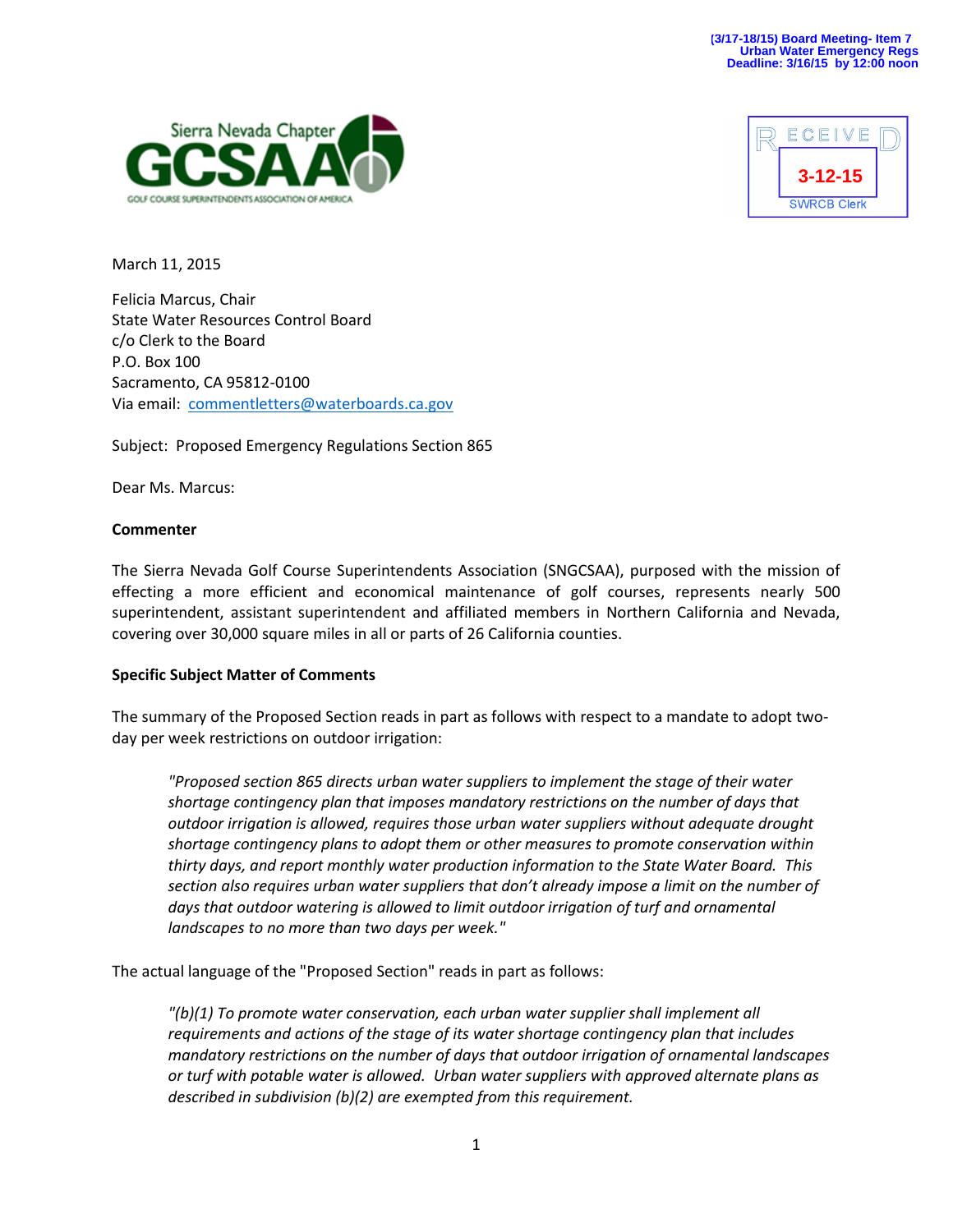*(2) An urban water supplier may submit a request to the Executive Director for approval of an alternate plan that includes allocation-based rate structures that satisfies the requirements of chapter 3.4 (commencing with section 370) of division 1 of the Water Code, and the Executive Director may approve such an alternate plan upon determining that the rate structure, in conjunction with other measures, achieves a level of conservation that would be superior to that achieved by implementing limitations on outdoor irrigation of ornamental landscapes or turf with potable water by the persons it serves to no more than two days per week."*

### **Background**

SNGCSAA certainly understands the critical need to address California's water crisis in a significant and meaningful way, and desires to be an integral part of the solution to the challenge before us. We have concerns, however, that the Proposed Emergency Regulations, as drafted, do not recognize the value and importance of Alternative Means of Compliance to turf dependent businesses working diligently to conserve water while maintaining turf in a condition that will enable them to stay in business by providing a satisfactory product to California golf consumers.

The proposed regulations, as written, appear to overlook the water conservation savings realized by those municipalities that have successfully developed and implemented alternative means; most notably, Los Angeles Water and Power Department and San Diego County Water Authority. Nor does the proposed language appear to leave the door open to Alternative Means of Compliance in those municipalities where such options are currently under consideration, including Sacramento and Ventura Counties, among others.

Furthermore, there are a substantial percentage of water providers in the state, particularly in smaller communities, where Alternative Means of Compliance have not been implemented or where the implementation process is still very formative, but where alternative means should remain an option.

"Alternative" protocols more than accomplished the ends for which these and other means in California's Emergency Water Conservation stance. Other public utilities and water providers throughout the state have adopted a parallel protocol for their "Large Landscapes" either through administrative or legal means, or as in the case of San Diego, which is in the process of trying translate its own "Alternative" administrative protocol into a legislative one, both. The protocol resonates, because it achieves results while allowing turf dependent businesses such as golf courses to keep their doors open despite onerous curtailments/reductions in water application. Indeed, there are golf courses in drought ravaged Santa Barbara County muddling through on 50% reductions at the moment. What they cannot "muddle through" are arbitrary two day per week/time of day restrictions. And to the extent to which these Emergency Regulations are crafted to either actually proscribe or seemingly proscribe urban water providers from continuing with or moving forward with what the state's largest city and water provider so successfully pioneered in 2010, needless harm will be done to the state's \$13.3 billion golf industry.

#### **Comments**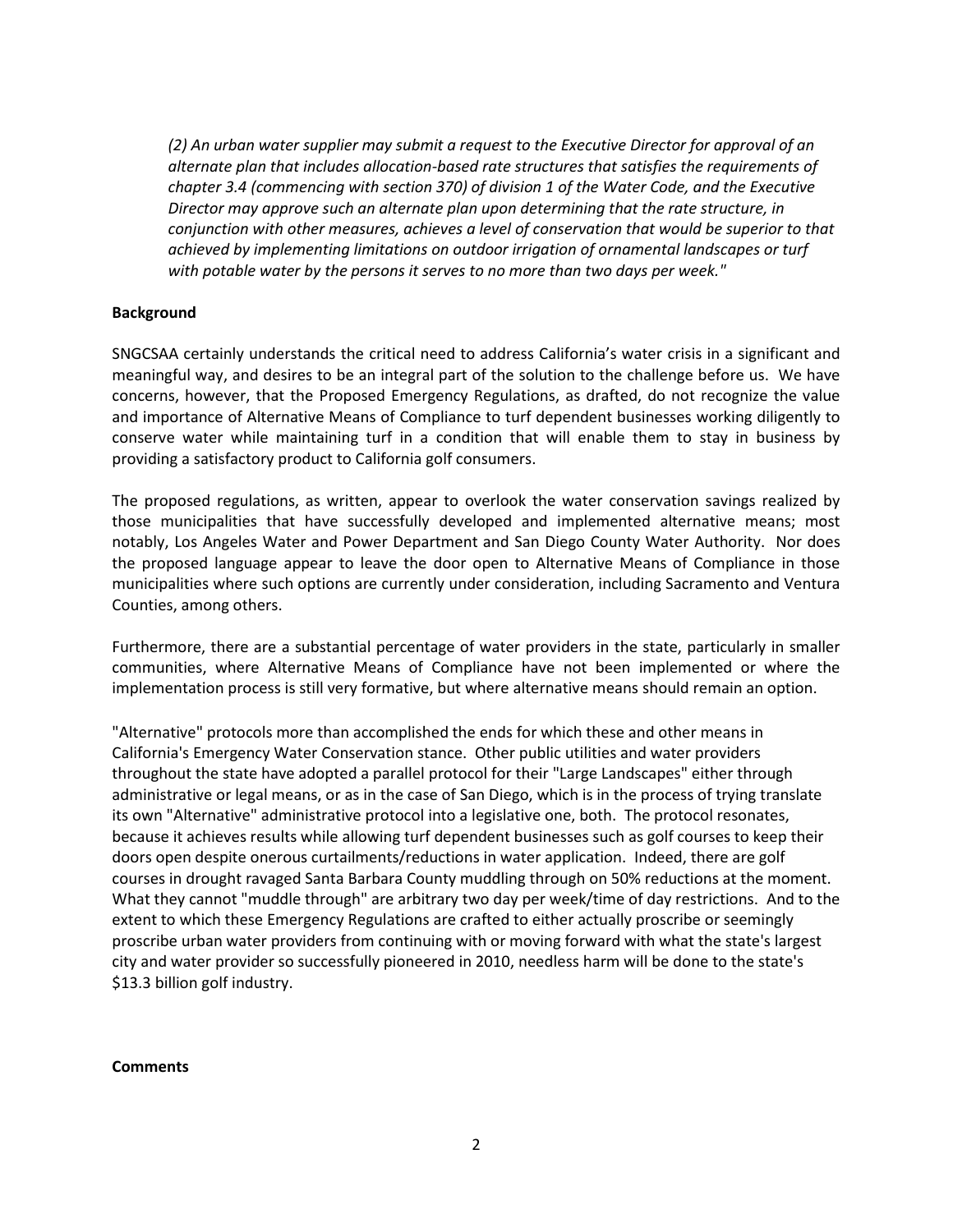While a fully informed reading of this Proposed Section would seem to indicate that what Los Angeles Water & Power has been doing with respect to "Large Landscapes" per Ordinance, others are doing per administrative application, and other large urban water providers are currently contemplating is permissible thereunder. But given the reality that the language contained therein must be interpreted by each urban water provider, the golf industry is concerned by the following:

- That many may construe the language as mandating the application of two day per week restrictions;
- **That many may construe the language as applying this mandate to industrial users or large** landscapes in addition to residential outdoor irrigation and ornamental landscapes;
- That many may construe the language as obviating both extant and envisaged forms of "alternative means" of complying with the ends spelled out in their own drought contingency plans/ordinances and duplicated by the goals sought by this Proposed Section; and
- **That many providers may find that the following qualifier in Section (2) obviates their extant** or envisaged "alternative means" protocols, because such protocols are budget-based allocation structures instead of the "allocation-based rate" structure specifically referenced in the Proposed Section:

"*An urban water supplier may submit a request to the Executive Director for approval of an alternate plan that includes allocation-based rate structures . . . . . . . "*

To the extent to which we have interpreted both the letter and spirit of the Proposed Section accurately, we would strongly recommend that the Board clarify the language of the Proposed Section to ensure that these "alternatives" to day of week restrictions, so long as they are "approved" per the test enunciated in Section (2) above – "*achieves a level of conservation that would be superior to that achieved by implementing limitations on outdoor irrigation or turf with potable water by the persons it serves to no more than two days per week" –* are permissible. And are permissible to adopt if they have not yet been adopted or implemented.

In addition, we would recommend that the Board clarify the language of the proposed Section to permit urban water suppliers to sanction an alternate plan as described in Section (2) that includes both allocation-based rate structures and budget-based allocation structures.

Adding a handful of words to Section (2) so that it reads as follows would cure the problem:

2) An urban water supplier may submit a request to the Executive Director for approval of an alternate plan that includes allocation-based rate structures **or budget-based allocation structures** that satisfies the requirements of chapter 3.4 (commencing with section 370) of division 1 of the Water Code, and the Executive Director may approve such an alternate plan upon determining that the rate **or budget** structure, in conjunction with other measures, achieves a level of conservation that would be superior to that achieved by implementing limitations on outdoor irrigation of ornamental landscapes or turf with potable water by the persons it serves to no more than two days per week.

In addition, we would recommend that the subject "summary" language be amended as follows to avoid any confusion about a two-day-per-week applicability to "Large Landscapes."